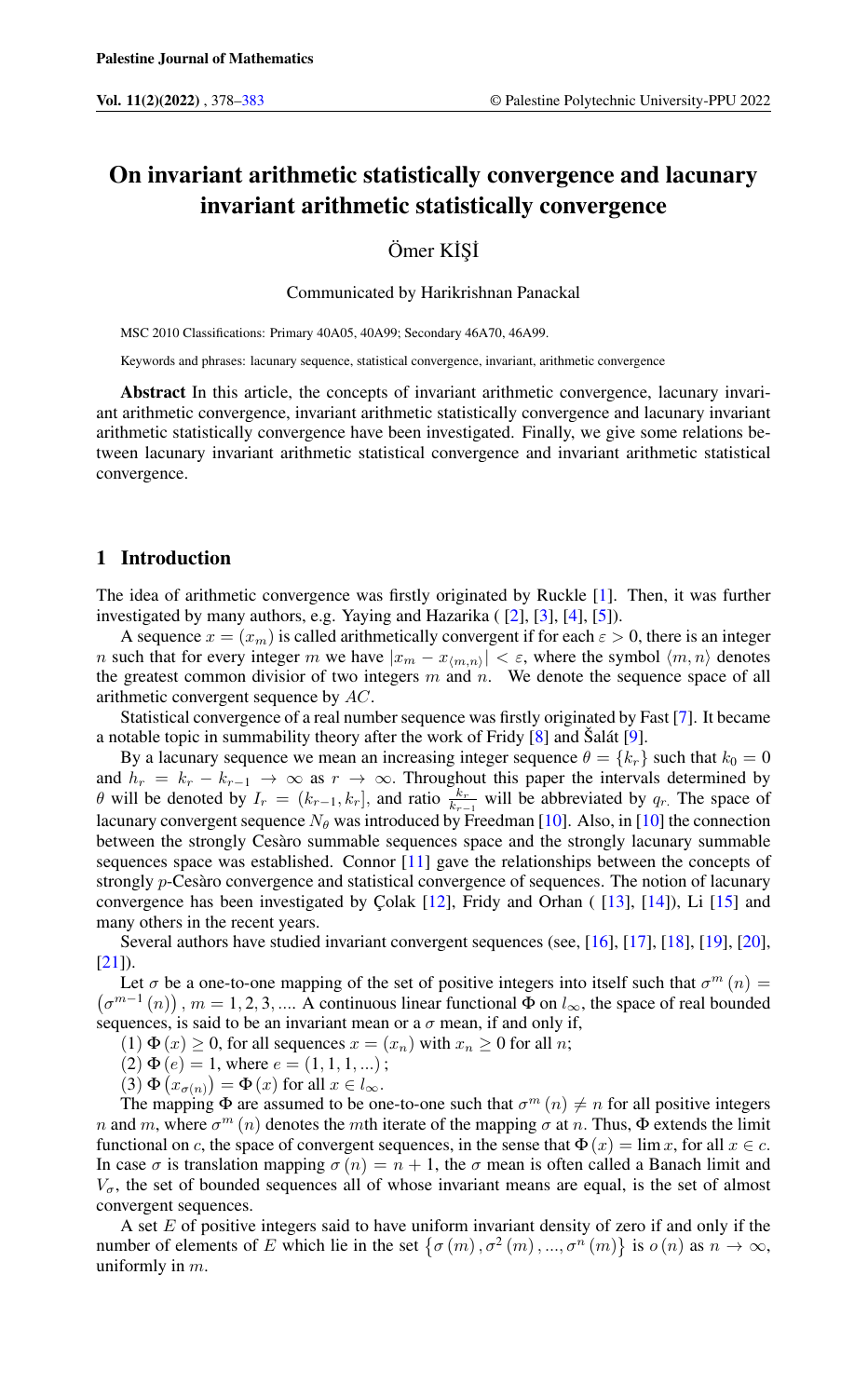By using uniform invariant density, following notions were given in [\[16\]](#page-5-0) and [\[17\]](#page-5-1).

The arithmetic statistically convergence and lacunary arithmetic statistically convergence was examined by Yaying and Hazarika [\[6\]](#page-4-15).

A sequence  $x = (x_m)$  is said to be arithmetic statistically convergent if for  $\varepsilon > 0$ , there is an integer  $n$  such that 1

$$
\lim_{t \to \infty} \frac{1}{t} |\{m \le t : |x_m - x_{\langle m, n \rangle}| \ge \varepsilon\}| = 0.
$$

We shall use ASC to denote the set of all arithmetic statistical convergent sequences. Thus, for  $\varepsilon > 0$  and integer n

$$
ASC = \left\{ x = (x_m) : \lim_{t \to \infty} \frac{1}{t} |\{ m \le t : |x_m - x_{\langle m, n \rangle}| \ge \varepsilon \}| = 0 \right\}.
$$

We shall write  $ASC - \lim x_m = x_{\langle m,n \rangle}$  to denote the sequence  $(x_m)$  is arithmetic statistically convergent to  $x_{\langle m,n\rangle}$ .

A sequence  $x = (x_m)$  is said to be lacunary arithmetic statistically convergent if for  $\varepsilon > 0$ there is an integer  $n$  such that

$$
\lim_{r \to \infty} \frac{1}{h_r} |\{m \in I_r : |x_m - x_{\langle m, n \rangle}| \ge \varepsilon\} = 0.
$$

We shall write

$$
ASC_{\theta} = \left\{ x = (x_m) : \lim_{r \to \infty} \frac{1}{h_r} | \left\{ m \in I_r : |x_m - x_{\langle m, n \rangle}| \ge \varepsilon \right\} = 0 \right\}.
$$

We will use  $ASC_{\theta} - \lim x_m = x_{\langle m,n \rangle}$  to denote the sequence  $(x_m)$  is lacunary arithmetic statistically convergent to  $x_{\langle m,n\rangle}$ .

## 2 Main Results

**Definition 2.1.** A sequence  $x = (x_p)$  is said to be invariant arithmetic convergent if for an integer  $\eta$ 

$$
\lim_{m\to\infty}\frac{1}{m}\sum_{p=1}^m x_{\sigma^p(s)}=x_{\langle p,n\rangle}\quad \text{uniformly in}\ s=1,2,\ldots\,.
$$

In this case we write  $x_p \rightarrow x_{(p,n)} (AV_\sigma)$  and the set of all invariant arithmetic convergent sequences will be demostrated by  $AV_{\sigma}$ .

**Definition 2.2.** A sequence  $x = (x_p)$  is said to be strongly invariant arithmetic convergent if for an integer n  $\overline{m}$ 

$$
\lim_{m \to \infty} \frac{1}{m} \sum_{p=1}^{m} |x_{\sigma^p(s)} - x_{\langle p, n \rangle}| = 0 \text{ uniformly in } s = 1, 2, \dots.
$$

In this case we write  $x_p \to x_{\langle p,n\rangle}$  [AV<sub>σ</sub>] to denote the sequence  $(x_p)$  is strongly invariant arithmetic convergent to  $x_{\langle p,n\rangle}$  and the set of all invariant arithmetic convergent sequences will be demostrated by  $[AV_{\sigma}]$ .

**Definition 2.3.** A sequence  $x = (x_p)$  is said to be invariant arithmetic statistically convergent if for every  $\varepsilon > 0$ , there is an integer *n* such that

$$
\lim_{m \to \infty} \frac{1}{m} |\{ p \le m : |x_{\sigma^p(s)} - x_{\langle p, n \rangle}| \ge \varepsilon \}| = 0 \text{ uniformly in } s = 1, 2, ...
$$

We shall use  $AS_{\sigma}C$  to denote the set of all invariant arithmetic statistical convergent sequences. Thus, we define

$$
AS_{\sigma}C = \{x = (x_p) : \text{for some } x_{\langle p,n \rangle}, AS_{\sigma}C - \lim x_p = x_{\langle p,n \rangle}\}.
$$

In this case we write  $AS_{\sigma}C - \lim_{p \to \infty} x_p = x_{\langle p,n \rangle}$  or  $x_p \to x_{\langle p,n \rangle} (AS_{\sigma}C)$ .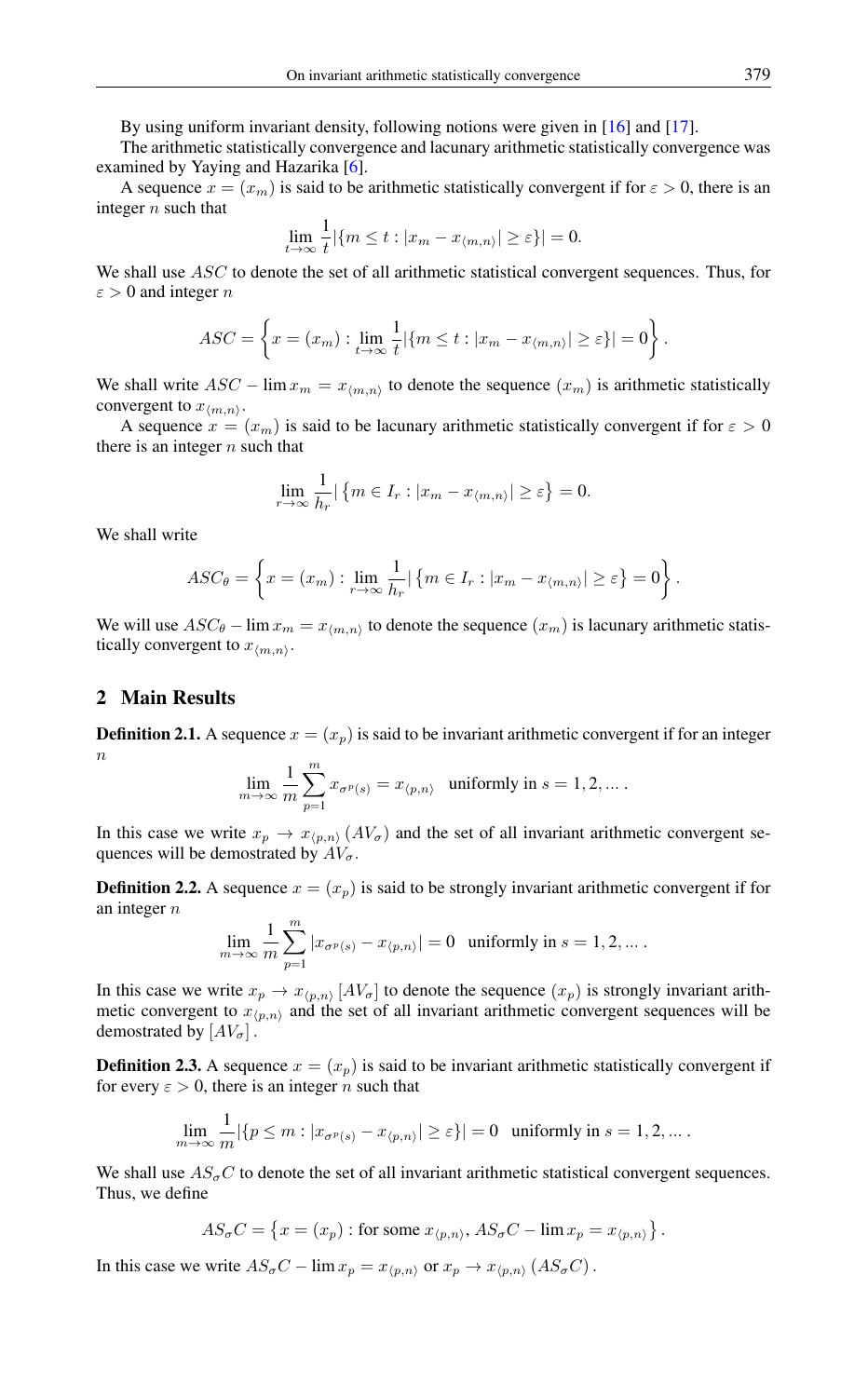**Definition 2.4.** A sequence  $x = (x_p)$  is called to be lacunary invariant arithmetic statistical convergent if for every  $\varepsilon > 0$ , there is an integer n such that

$$
\lim_{r \to \infty} \frac{1}{h_r} |\{p \in I_r : |x_{\sigma^p(s)} - x_{\langle p, n \rangle}| \ge \varepsilon\}| = 0 \text{ uniformly in } s = 1, 2, ...
$$

We shall use  $AS_{\alpha\beta}C$  to indicate the set of all lacunary invariant arithmetic statistical convergent sequences. Thus, we define

$$
AS_{\sigma\theta}C = \{x = (x_p) : \text{for some } x_{\langle p,n\rangle}, AS_{\sigma\theta}C - \lim x_p = x_{\langle p,n\rangle}\}.
$$

In this case we write  $AS_{\sigma\theta}C - \lim x_p = x_{p,n}$  or  $x_p \to x_{p,n}$   $(AS_{\sigma\theta}C)$ .

**Definition 2.5.** A sequence  $x = (x_p)$  is said to be strongly lacunary invariant arithmetic convergent if for an integer  $n$ 

$$
\lim_{r \to \infty} \frac{1}{h_r} \sum_{p \in I_r} |x_{\sigma^p(s)} - x_{\langle p, n \rangle}| = 0 \text{ uniformly in } s = 1, 2, \dots.
$$

In this case we write  $x_p \to x_{\langle p,n \rangle} (A L_{\sigma \theta})$  to denote the sequence  $(x_p)$  is strongly lacunary invariant arithmetic convergent to  $x_{(p,n)}$  and the set of all strongly lacunary invariant arithmetic convergent sequences will be denoted by  $(AL_{\sigma\theta})$ .

Now, we give some inclusion relations between  $AL_{\sigma\theta}$ -convergence and  $AS_{\sigma\theta}C$ -convergence and demonstrate that these are equivalent for bounded sequences. We also study relation between  $AS_{\sigma\theta}C$ -convergence and  $AS_{\sigma}C$ -convergence.

**Theorem 2.6.** Let  $\theta = \{k_r\}$  be a lacunary sequence.

- *(i)*  $x_p \to x_{\langle p,n \rangle} (AL_{\sigma \theta})$  *implies*  $x_p \to x_{\langle p,n \rangle} (AS_{\sigma \theta}C)$ *,*
- *(ii)*  $x \in l_{\infty}$  *and*  $x_p \to x_{(p,n)}$   $(AS_{\sigma\theta}C)$  *imply*  $x_p \to x_{(p,n)}$   $(AL_{\sigma\theta})$ *,*
- *(iii)*  $AS_{\sigma\theta}C \cap l_{\infty} = AL_{\sigma\theta}$ .

*Proof.* (i) Let  $\varepsilon > 0$  and  $x_p \to x_{(p,n)} (AL_{\sigma\theta})$ . Then, we can write

$$
\sum_{p \in I_r} |x_{\sigma^p(s)} - x_{\langle p,n \rangle}| \ge \sum_{\substack{p \in I_r \\ |x_{\sigma^p(s)} - x_{\langle p,n \rangle}| \ge \varepsilon}} |x_{\sigma^p(s)} - x_{\langle p,n \rangle}|
$$
  

$$
\ge \varepsilon. |\{p \in I_r : |x_{\sigma^p(s)} - x_{\langle p,n \rangle}| \ge \varepsilon\}|
$$

which gives the result.

(ii) Assume that  $x_p \to x_{(p,n)} (AS_{\sigma\theta}C)$  and  $x \in l_{\infty}$ . If  $x \in l_{\infty}$ , then, there exists a positive integer M such that

$$
|x_{\sigma^p(s)} - x_{\langle p,n \rangle}| \le M
$$

for all  $p$  and  $s$ .

Given  $\varepsilon > 0$ , we get

$$
\frac{1}{h_r} \sum_{p \in I_r} |x_{\sigma^p(s)} - x_{\langle p, n \rangle}| = \frac{1}{h_r} \sum_{\substack{p \in I_r \\ |x_{\sigma^p(s)} - x_{\langle p, n \rangle}| \ge \varepsilon}} |x_{\sigma^p(s)} - x_{\langle p, n \rangle}|
$$
  

$$
+ \frac{1}{h_r} \sum_{\substack{p \in I_r \\ |x_{\sigma^p(s)} - x_{\langle p, n \rangle}| < \varepsilon}} |x_{\sigma^p(s)} - x_{\langle p, n \rangle}|
$$
  

$$
\leq \frac{M}{h_r} |\{p \in I_r : |x_{\sigma^p(s)} - x_{\langle p, n \rangle}| \ge \varepsilon\}| + \varepsilon
$$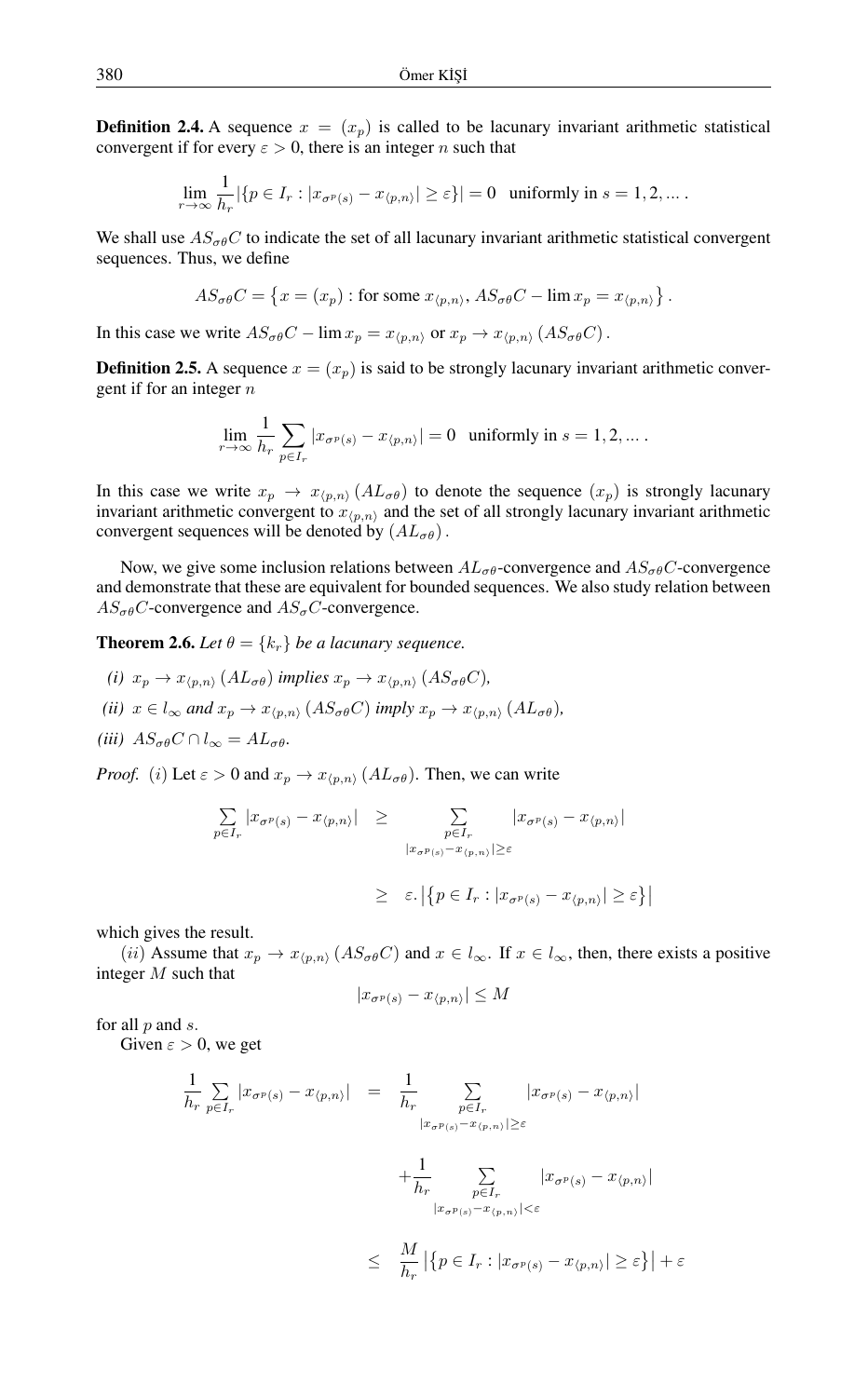from which the result follows.

Let  $\theta = \{k_r\}$  be given and define  $x_p$  to be 1, 2, ...,  $[\sqrt{h_r}]$  for  $p = \sigma^t(s)$ ,  $t = k_{r-1} + 1$ ,  $k_{r-1}$  + 2, ...,  $k_{r-1}$  +  $\lfloor \sqrt{h_r} \rfloor$ ;  $s \ge 1$ , and  $x_p = 0$  otherwise (where [.] denotes the greatest integer function). Note that  $x$  is not bounded.

Further, for  $0 < \varepsilon < 1$  we get

$$
\frac{1}{h_r} |\{p \in I_r : |x_{\sigma^p(s)} - 0| \ge \varepsilon\}| = \frac{\left[\sqrt{h_r}\right]}{\sqrt{h_r}} \to 0 \text{ as } r \to \infty,
$$

i.e.  $x_p \rightarrow 0$  ( $AS_{\sigma\theta}C$ ). But

$$
\frac{1}{h_r} \sum_{p \in I_r} |x_{\sigma^p(s)} - 0| = \frac{1}{h_r} \left( \frac{\left[\sqrt{h_r}\right] \left(\left[\sqrt{h_r}\right] + 1\right)}{2} \right) \to \frac{1}{2} \neq 0 \text{ as } r \to \infty,
$$

hence,  $x_p \rightarrow 0$  ( $AL_{\sigma\theta}$ ). Thus, inclusion (i) is proper and this example denotes that the boundedness condition can not be omitted from the hypothesis  $(ii)$ .

(*iii*) This is an immediate consequence of  $(i)$  and  $(ii)$ .

We now give a lemma which will be used in the proof of Theorem 2.8.

**Lemma 2.7.** Assume for given  $\varepsilon_1 > 0$  and every  $\varepsilon > 0$ , there exists  $m_0$  and  $s_0$  and there is an *integer* n *such that*

$$
\frac{1}{m}|\{0 \le p \le m - 1 : |x_{\sigma^p(s)} - x_{\langle p,n\rangle}| \ge \varepsilon\}| < \varepsilon_1
$$

*for all*  $m \ge m_0$  *and*  $s \ge s_0$ *, then,*  $x = (x_p) \in AS_\sigma C$ .

*Proof.* Let  $\varepsilon_1 > 0$  be given. For each  $\varepsilon > 0$ , select  $m'_0$ ,  $s_0$  such that

$$
\frac{1}{m}|\{0 \le p \le m - 1 : |x_{\sigma^p(s)} - x_{\langle p, n \rangle}| \ge \varepsilon\}| < \frac{\varepsilon_1}{2} \tag{2.1}
$$

for all  $m \ge m'_0$  and  $s \ge s_0$ . It is enough to prove that there exists  $m''_0$  such that for  $m \ge m''_0$  and  $0 \leq s \leq s_0$ ,

$$
\frac{1}{m}|\{0 \le p \le m-1 : |x_{\sigma^p(s)} - x_{\langle p,n\rangle}| \ge \varepsilon\}| < \varepsilon_1. \tag{2.2}
$$

Since taking  $m_0 = \max \{m'_0, m''_0\}$ , (2.2) will hold for  $m \ge m_0$  and for all s, which gives the result.

Once  $s_0$  has been choosen,  $0 \le s \le s_0$ ,  $s_0$  is fixed. So put

$$
T = |\{0 \le p \le s_0 - 1 : |x_{\sigma^p(s)} - x_{\langle p, n \rangle}| \ge \varepsilon\}|.
$$

Now taking  $0 \le s \le s_0$  and  $m \ge s_0$ , by (2.1) we have

$$
\frac{1}{m} |\{0 \le p \le m - 1 : |x_{\sigma^p(s)} - x_{\langle p,n \rangle}| \ge \varepsilon\}|
$$
\n
$$
\le \frac{1}{m} |\{0 \le p \le s_0 - 1 : |x_{\sigma^p(s)} - x_{\langle p,n \rangle}| \ge \varepsilon\}|
$$
\n
$$
+ \frac{1}{m} |\{s_0 \le p \le m - 1 : |x_{\sigma^p(s)} - x_{\langle p,n \rangle}| \ge \varepsilon\}|
$$
\n
$$
\le \frac{T}{m} + \frac{1}{m} |\{s_0 \le p \le m - 1 : |x_{\sigma^p(s_0)} - x_{\langle p,n \rangle}| \ge \varepsilon\}| \le \frac{T}{m} + \frac{\varepsilon_1}{2},
$$

and taking m, sufficiently large, we can write  $\frac{T}{m} + \frac{\varepsilon_1}{2} < \varepsilon_1$ , which gives (2.2), and therefore, the result follows.

**Theorem 2.8.**  $AS_{\sigma\theta}C = AS_{\sigma}C$  *for every lacanary sequence*  $\theta$ .

 $\Box$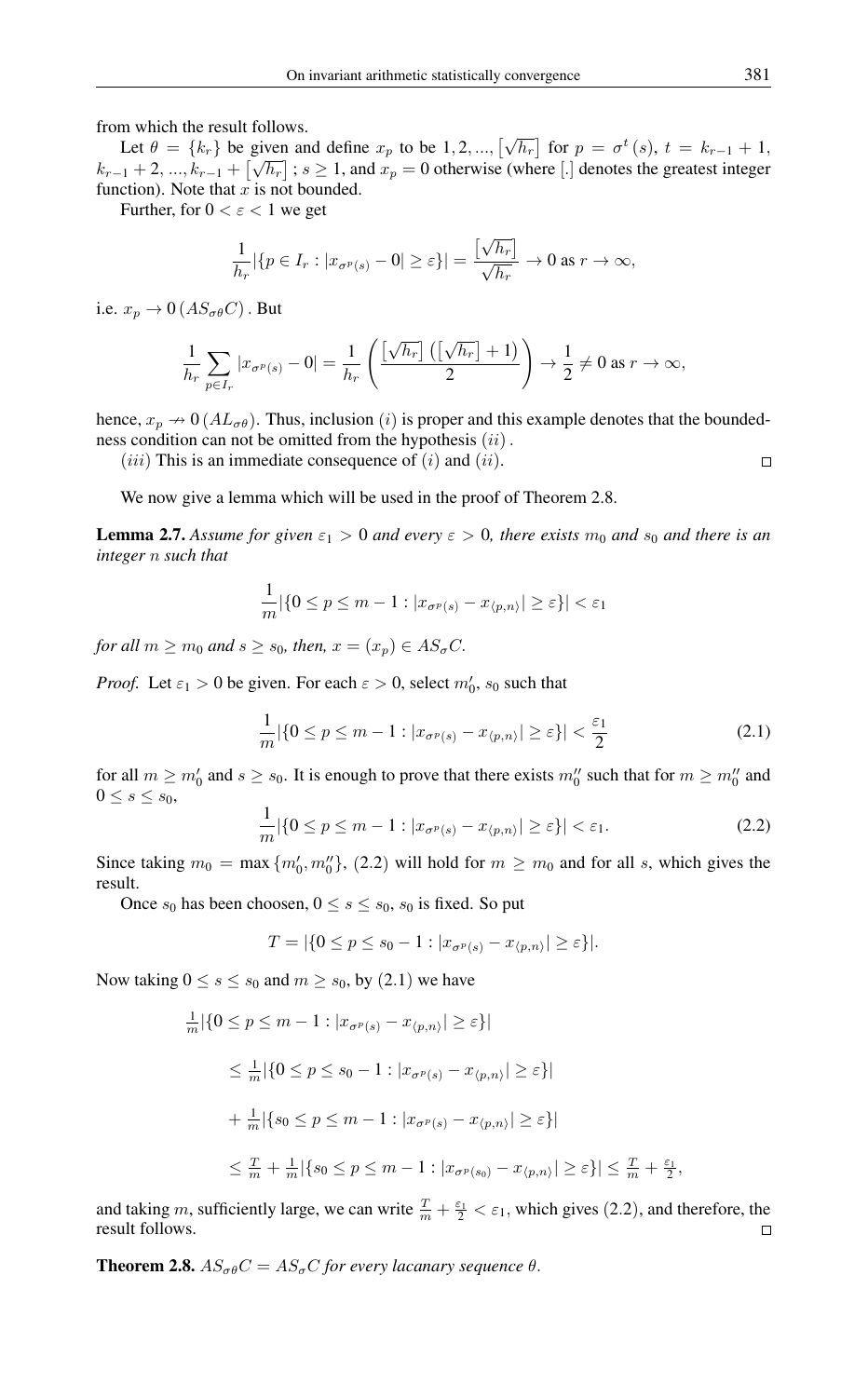*Proof.* Let  $x \in AS_{\sigma\theta}C$ . Then, from Definition 2.4, given  $\varepsilon_1 > 0$ , there exist  $r_0$  and  $x_{(n,n)}$  such that

$$
\frac{1}{h_r} |\{0 \le p \le h_r - 1 : |x_{\sigma^p(s)} - x_{\langle p, n \rangle}| \ge \varepsilon\}| < \varepsilon_1
$$

for  $r > r_0$  and  $s = k_{r-1} + 1 + u, u > 0$ .

Let  $m \ge h_r$ , write  $m = ih_r + q$ , where  $0 \le q \le h_r$ , i is an integer. Since  $m \ge h_r$ ,  $i \ge 1$ . Now

$$
\frac{1}{m} |\{0 \le p \le m - 1 : |x_{\sigma^p(s)} - x_{\langle p, n \rangle}| \ge \varepsilon\}|
$$
\n
$$
\le \frac{1}{m} |\{0 \le p \le (i+1) h_r - 1 : |x_{\sigma^p(s)} - x_{\langle p, n \rangle}| \ge \varepsilon\}|
$$
\n
$$
= \frac{1}{m} \sum_{j=0}^i |\{jh_r \le p \le (j+1) h_r - 1 : |x_{\sigma^p(s)} - x_{\langle p, n \rangle}| \ge \varepsilon\}|
$$

$$
\leq \frac{1}{m} \left( i + 1 \right) h_r \varepsilon_1 \leq 2i h_r \frac{\varepsilon_1}{m}, \ (i \geq 1)
$$

for  $\frac{h_r}{m} \leq 1$ , and since  $\frac{ih_r}{m} \leq 1$ ,

$$
\frac{1}{m}|\{0 \le p \le m-1 : |x_{\sigma^p(s)} - x_{\langle p,n\rangle}| \ge \varepsilon\}| \le 2\varepsilon_1.
$$

Then, by the Lemma 2.7,  $AS_{\sigma\theta}C \subset AS_{\sigma}C$ . It is easy to see that  $AS_{\sigma}C \subset AS_{\sigma\theta}C$ .

 $\Box$ 

By using the same techniques as in Theorem 2.8, we can prove the following theorem.

## **Theorem 2.9.**  $AL_{\sigma\theta} \Longleftrightarrow [AV_{\sigma}]$  *for every lacanary sequence*  $\theta$ .

When  $\sigma(s) = s + 1$ , from Definitions 2.3 and 2.4 we get the definitions of arithmetic almost statistically convergence and lacunary almost arithmetic statistically convergence of a sequence. So, similar inclusions to Theorems 2.7 and 2.8 hold between strongly almost arithmetic convergent sequences and almost arithmetic statistical convergent sequences, which have not appeared anywhere by this time.

## <span id="page-4-0"></span>References

- <span id="page-4-1"></span>[1] WH. Ruckle, Arithmetical summability, J. Math. Anal. Appl. 96, 741-748 (2012).
- <span id="page-4-2"></span>[2] T. Yaying and B. Hazarika, On arithmetical summability and multiplier sequences, *Nat. Acad. Sci. Lett*. 40(1), 43-46 (2017).
- <span id="page-4-3"></span>[3] T. Yaying, B. Hazarika, On arithmetic continuity, *Bol. Soc. Parana. Mat.* 35(1), 139-145 (2017).
- <span id="page-4-4"></span>[4] T. Yaying, B. Hazarika, H. Çakalli, New results in quasi cone metric spaces, *J. Math. Comput. Sci*. 16(3), 435-444 (2016).
- <span id="page-4-5"></span>[5] T. Yaying, B. Hazarika, On arithmetic continuity in metric spaces, *Afr. Mat*. 28, 985-989, (2017).
- <span id="page-4-15"></span>[6] T. Yaying, B. Hazarika, Lacunary Arithmetic Statistical Convergence, *Nat. Acad. Sci. Lett*. 43(6), 547-551 (2020).
- <span id="page-4-6"></span>[7] H. Fast, Sur la convergence statistique, *Colloq. Math*. 2, 241-244 (1951).
- <span id="page-4-7"></span>[8] J.A. Fridy, On statistical convergence, *Analysis* 5, 301-313 (1985).
- <span id="page-4-8"></span>[9] T. Šalát, On statistically convergent sequences of real numbers, *Math. Slovaca* 30, 139-150 (1980).
- <span id="page-4-9"></span>[10] A.R. Freedman, JJ. Sember, M. Raphael, Some Cesàro-type summability spaces, *Proc. Lond. Math. Soc*. 37, 508-520 (1978).
- <span id="page-4-10"></span>[11] J. Connor, The statistical and strong p-Cesàro convergence of sequences, *Analysis* 8, 46-63 (1988).
- <span id="page-4-11"></span>[12] R. Çolak, Lacunary strong convergence of difference sequences with respect to a modulus function, *Filomat* 17, 9-14 (2003).
- <span id="page-4-12"></span>[13] J.A. Fridy, C. Orhan, Lacunary statistical summability, *J. Math. Anal. Appl.*, 173(2), 497-504 (1993).
- <span id="page-4-13"></span>[14] J.A. Fridy, C. Orhan, Lacunary statistical convergence, *Pacific J. Math*. 160(1), 43-51 (1993).
- <span id="page-4-14"></span>[15] J. Li, Lacunary statistical convergence and inclusion properties between lacunary methods, *Internat. J. Math.and Math. Sci.* 23(3), 175-180 (2000).